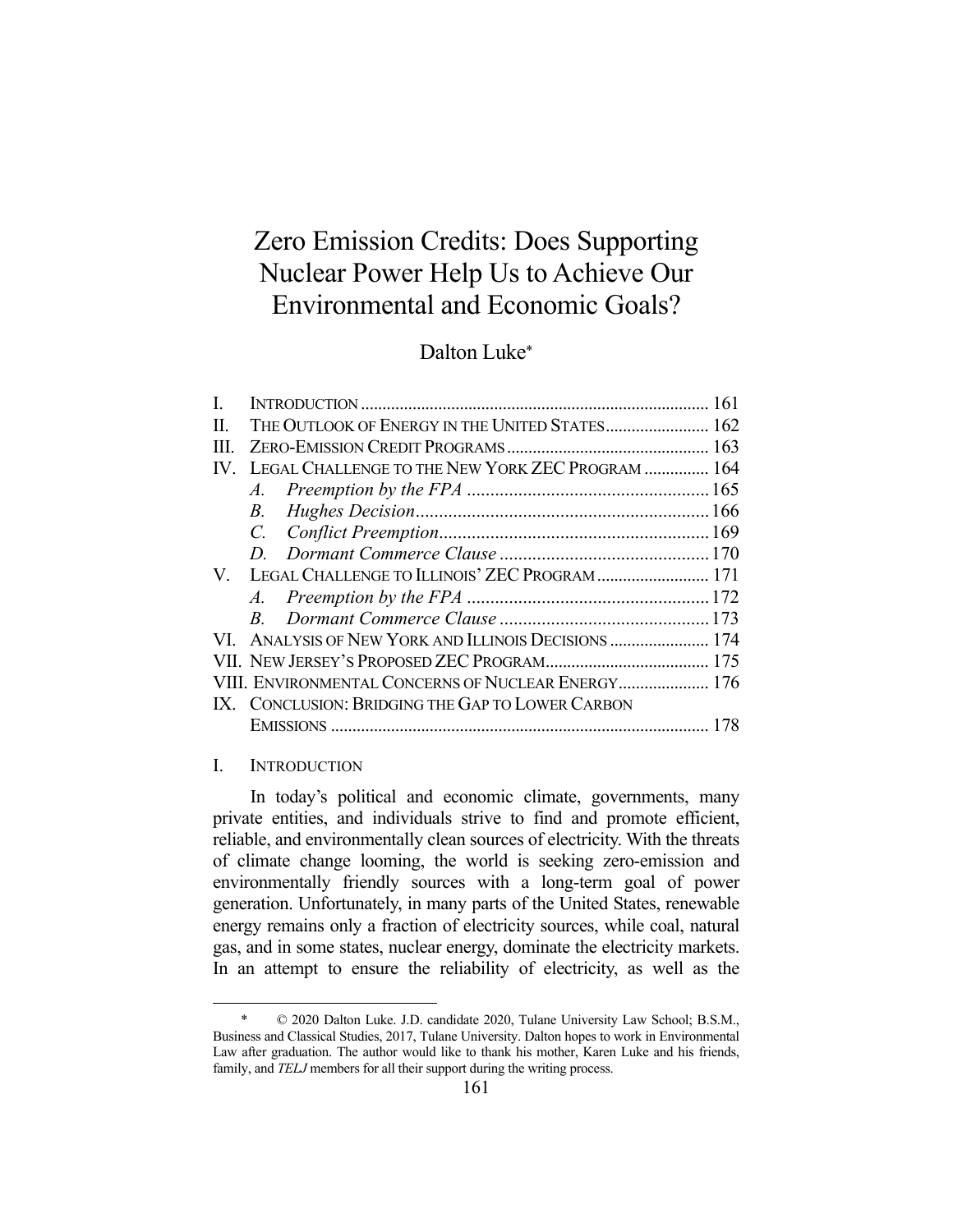environmental efficiency of production, some states established subsidy systems called Zero-Emissions Credits (ZECs).

 This Comment examines these credits through multiple lenses. First, Parts II and III look at the national energy markets of the country along with an overview of what ZECs are, why states have them, and how they work. Next, Parts IV to VI examine the legal challenges to the New York and Illinois programs and possible legal issues for the program in the future. Last, Parts VII to IX briefly look at the interests of other states in adopting a ZEC program and whether these programs bring us closer to reaching our environmental goals.

# II. THE OUTLOOK OF ENERGY IN THE UNITED STATES

 In the United States, there are sixty nuclear power plants, with a total of ninety-eight nuclear reactors across thirty states.<sup>1</sup> Of the major sources of electricity (natural gas, renewables, coal, etc.), nuclear power constitutes 19% of current electricity production in the United States, behind natural gas (34%) and coal (28%).<sup>2</sup> Production from nuclear and coal are projected to decrease to 12% and 17% of electricity generation in 2050, respectively, while natural gas and renewables are expected to rise.<sup>3</sup> These predictions stem from the decline of natural gas prices, resulting in lower wholesale electricity prices, causing larger operating losses of both nuclear and coal generators.<sup>4</sup> The projections of declining costs and improved performance will apply for renewables, especially solar, where projected costs will fall faster than other sources of electricity.<sup>5</sup>

 Since 2013, seven nuclear reactors have permanently shut down, and twelve reactors are planned for retirement by 2025.<sup>6</sup> The decommissioning of these plants is due, in part, to sustained low natural gas prices, making it less expensive to produce electricity than using other fuel sources.7 Other factors that restrain the growth of nuclear power include low, or in some markets, no growth in consumer demand for electricity; the aging of nuclear power plant infrastructure; federal and state mandates for

 <sup>1.</sup> *Frequently Asked Questions*, U.S. ENERGY INFO.ADMIN. Aug. 27, 2018), https://www. eia.gov/tools/faqs/faq.php?id=207&t=3.

 <sup>2.</sup> U.S.ENERGY INFO.AGENCY, #AEO2019, ANNUAL ENERGY OUTLOOK 2019, at 22 (Jan. 24, 2019), https://www.eia.gov/outlooks/aeo/pdf/aeo2019.pdf.

 <sup>3.</sup> *Id.*

 <sup>4.</sup> *Id.* 

 <sup>5.</sup> *Id.* 

 <sup>6.</sup> NUCLEAR ENERGY INST., NUCLEAR COSTS IN CONTEXT 6-7 (Oct. 2018), https://nei.org/ CorporateSite/media/filefolder/resources/reports-and-briefs/nuclear-costs-context-201810.pdf.

 <sup>7.</sup> *Id.* at 6.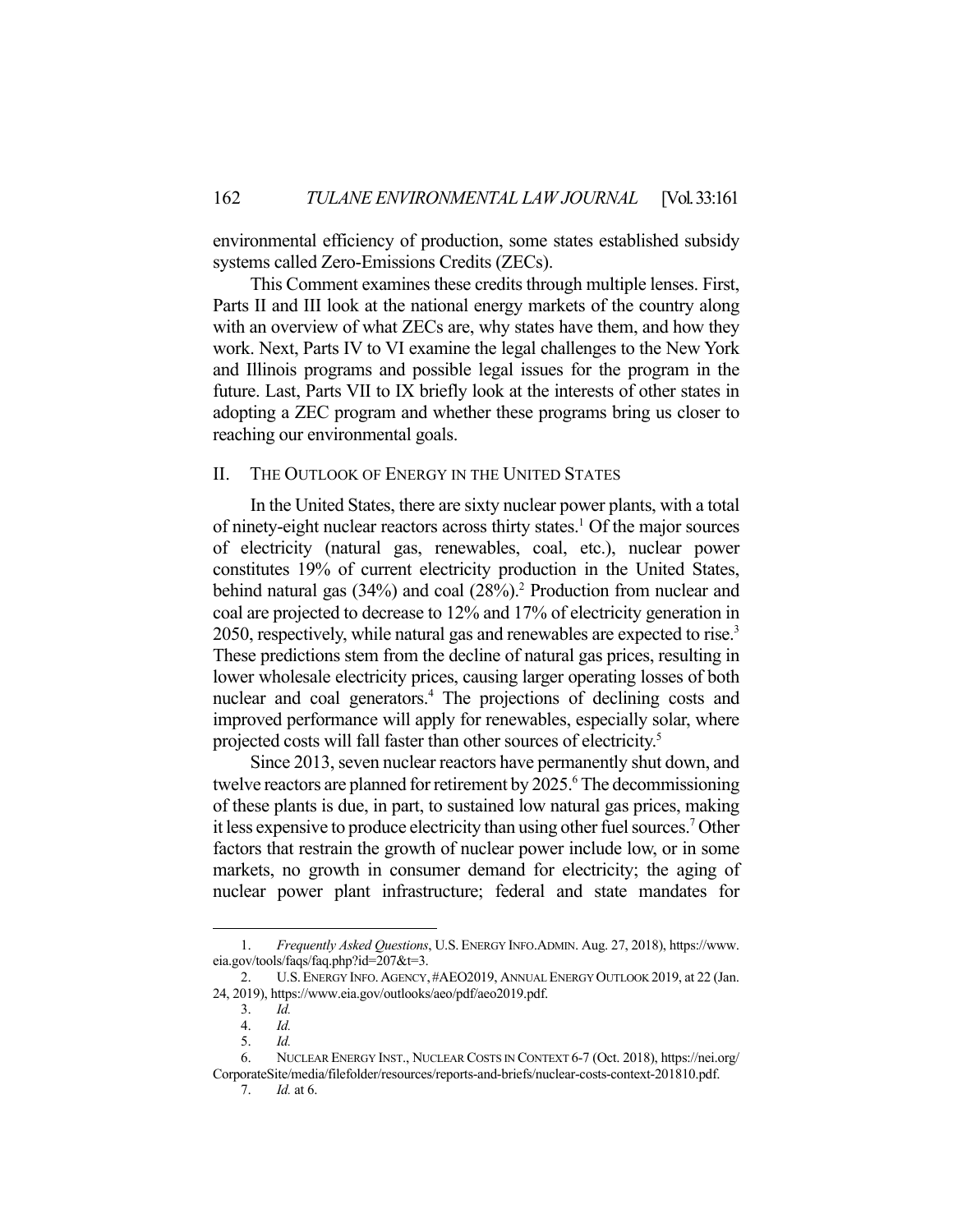renewable generation; and constraints on the transmission of electricity that would place charges on producers to move power on the electrical grid.<sup>8</sup> Another factor negatively impacting nuclear power is that most market designs do not favor nuclear power because they do not compensate nuclear power providers for the "value" they provide to the grid, such as zero-emission power and resilience to the electrical grid.<sup>9</sup> Because of these difficulties for the industry, greater than one-third of existing plants that represent 22% of U.S. nuclear capacity are unprofitable or scheduled to close, as projected operating costs for the plants are expected to exceed revenues between 2018-2022.10 These factors helped contribute to the development of New York's and Illinois' ZEC programs in hopes of keeping their plants open. Currently, New York generates roughly one-third of its electricity from nuclear power plants.<sup>11</sup>

## III. ZERO-EMISSION CREDIT PROGRAMS

 ZECs are payments made by a state to electricity generators that produce power without emitting greenhouse gases; they are similar to Renewable Energy Credits (RECs), which are intended to subsidize renewable energy producers, such as wind and solar.<sup>12</sup> ZECs are created whenever a zero-emission plant produces a megawatt-hour of electricity, and then the subsidy compensates the nuclear plant for producing electricity without carbon emissions.13 After these ZECs are created, carbon emitting utilities will then purchase the credits and typically roll the cost onto the retail customer's bills.<sup>14</sup> These credits are based on the "social cost of carbon," and to determine the credits' value, the social cost of carbon is monetized into a price per megawatt hour and multiplied by the average emissions from natural gas or coal.<sup>15</sup> In the case where a state has coal plants, the average cost of a ZEC is higher than those with only

 <sup>8.</sup> *Id.*.

 <sup>9.</sup> *See id.* 

 <sup>10.</sup> STEVE CLEMMER ET AL., UNION CONCERNED SCIENTISTS, THE NUCLEAR POWER DILEMMA: DECLINING PROFITS, PLANT CLOSURES, AND THE THREAT OF RISING CARBON EMISSIONS 2 (Nov. 2018), https://www.ucsusa.org/sites/default/files/attach/2018/11/Nuclear-Power-Dilemmafull-report.pdf.

 <sup>11.</sup> *New York State Profile and Energy Estimates*, U.S. ENERGY INFO. ADMIN., https:// www.eia.gov/state/?sid=NY (last visited Feb. 14, 2020).

 <sup>12.</sup> NUCLEAR ENERGY INST., ZERO-EMISSION CREDITS 3 (Apr. 2018), https://www.nei.org/ CorporateSite/media/filefolder/resources/reports-and-briefs/zero-emission-credits-201804.pdf.

 <sup>13.</sup> *Id.* 

 <sup>14.</sup> *Id.* 

 <sup>15.</sup> *Id.*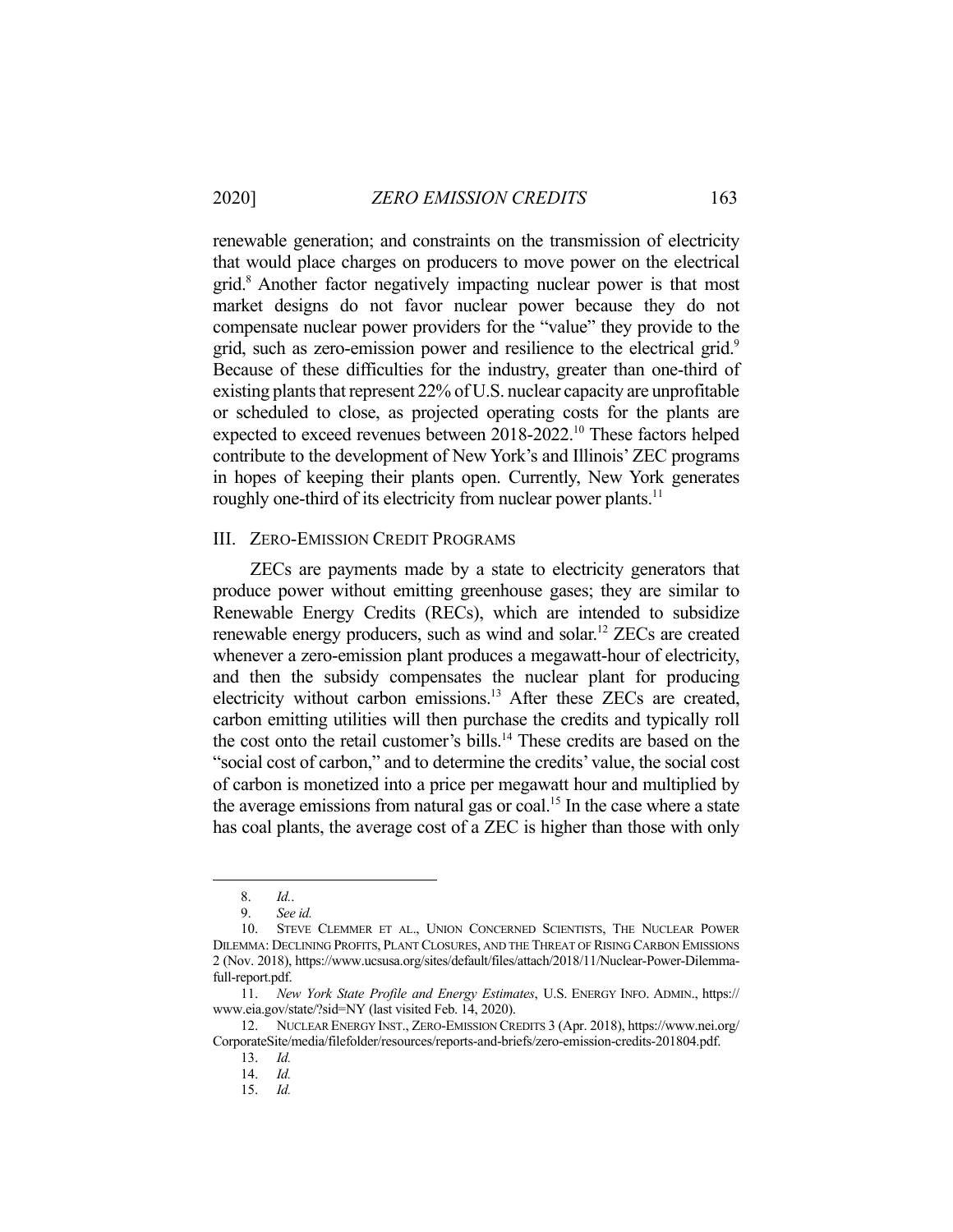natural gas because of the increased emissions.<sup>16</sup> The local utilities are then required to purchase a designated amount of these credits from the plants, based on the amount of carbon the facilities emit.<sup>17</sup> ZECs serve as an additional source of revenue for nuclear plant operators that help make them more competitive in the electricity market against other carbonemitting energy sources, such as coal or natural gas.<sup>18</sup>

 In August of 2016, New York implemented the New York Clean Energy Standard with policy goals to combat climate change and modernize the electric system to improve the efficiency, affordability, resiliency, and sustainability of the system.<sup>19</sup> The bill was introduced to help reduce greenhouse-gas emissions by  $40\%$  by  $2030$ .<sup>20</sup> The New York program gave discretion to the Public Service Commission and awards credits based on (1) the verifiable historic contribution the facility has made to clean energy resources in New York, (2) the degree of which projected wholesale revenues would risk the retirement of the plant, (3) the costs and benefits for the plant if it received ZEC benefits, (4) the impacts of the cost on retail consumers, and  $(5)$  the public interest.<sup>21</sup>

# IV. LEGAL CHALLENGE TO THE NEW YORK ZEC PROGRAM

In 2017, various energy groups brought suit against the New York Public Service Commission challenging New York's Clean Energy Standard, specifically the ZEC program, alleging that the Federal Power Act (FPA) preempts the program and that it violates the Dormant Commerce Clause of the United States Constitution.<sup>22</sup> The defendants moved to dismiss the complaint for failure to state a claim, and the Southern District of New York granted the motion.<sup>23</sup> The district court held that the plaintiffs failed to state a plausible claim because the FPA foreclosed them from invoking equity jurisdiction.<sup>24</sup> The court also held the plaintiffs lacked standing to sue under the Dormant Commerce Clause because their alleged injuries did not fall within the scope of Dormant

24. *Id.* 

 <sup>16.</sup> *Id.* 

 <sup>17.</sup> *Id.* 

 <sup>18.</sup> *See id.*

 <sup>19.</sup> Order Adopting a Clean Energy Standard 3 (Pub. Serv. Comm'n of N.Y. Aug. 1, 2016), http://documents.dps.ny.gov/public/Common/ViewDoc.aspx?DocRefId=%7b44C5D5B8-14C3- 4F32-8399-F5487D6D8FE8%7d.

 <sup>20.</sup> *Id.* at 2.

 <sup>21.</sup> *Id.* at 124.

 <sup>22.</sup> Coal. for Competitive Elec., Dynergy Inc. v. Zibelman, 906 F.3d 41, 46 (2d Cir. 2018).

 <sup>23.</sup> *Id.* at 48; Fed. R. Civ. P. 12(b)(6).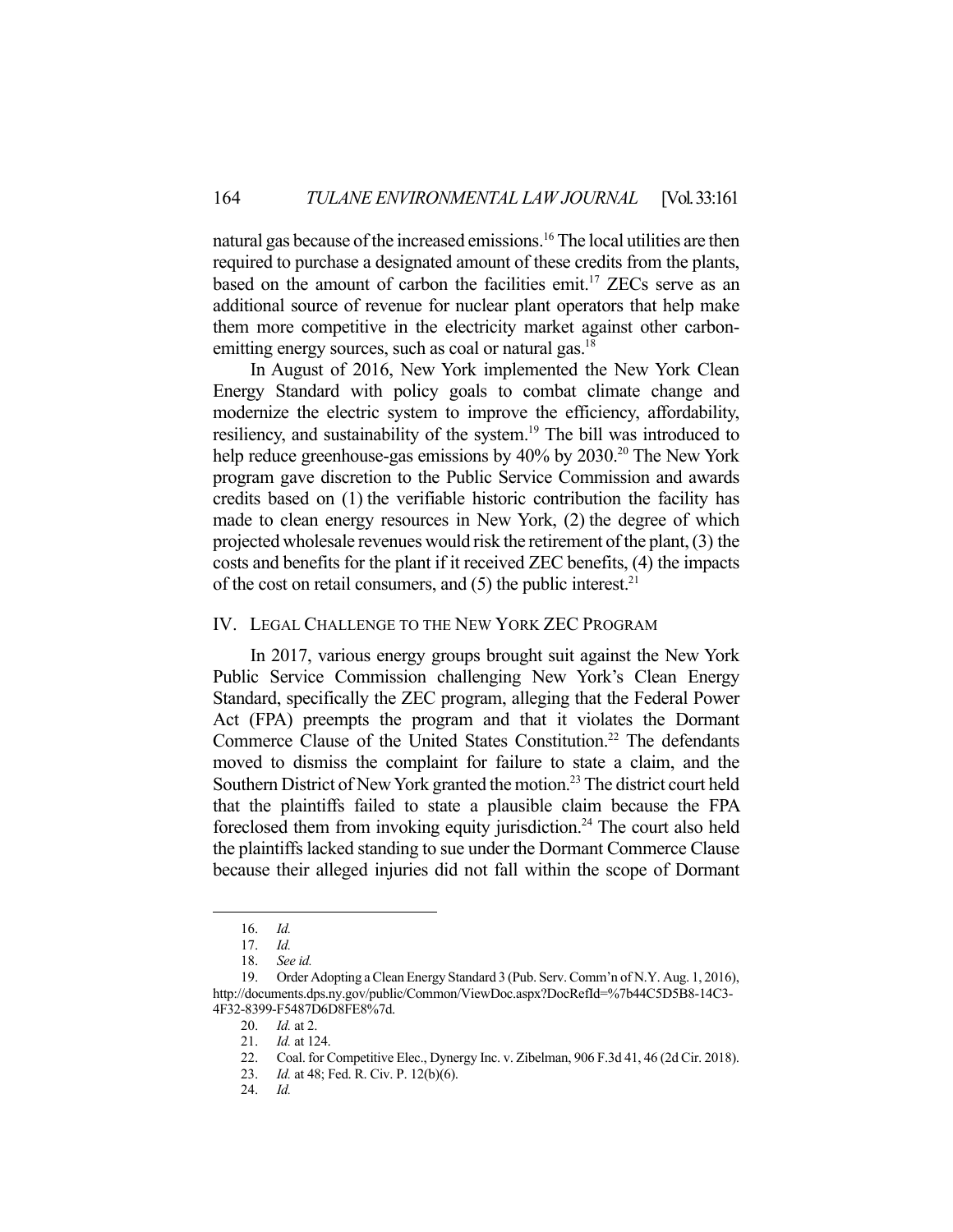Commerce Clause protections.25 Upon *de novo* review, the Second Circuit addressed 1) whether the FPA preempts the Clean Energy Standard, and 2) whether the Clean Energy Standard violates the dormant Commerce Clause.26

#### *A. Preemption by the FPA*

 Under the Supremacy Clause of the Constitution, Congress may preempt state law through the enactment of federal law.<sup>27</sup> Congress can preempt a state statute either expressly or implicitly through "field" or "conflict" preemption.<sup>28</sup> State law is preempted under field preemption if Congress "legislated comprehensively to occupy an entire field of regulation, leaving no room for the States to supplement federal law."29 Conflict preemption occurs where complying with both federal and state law would be impossible, or if the state law would be an "obstacle to the accomplishment and execution of the objectives of Congress."30

 The Second Circuit first considered field preemption to determine whether Congress intended to regulate interstate sales of electricity through the Federal Energy Regulatory Commission (FERC) with no opportunity for the states to regulate in this domain.<sup>31</sup> While FERC does have exclusive power to regulate electricity sold at wholesale in interstate commerce,32 the court cited to *FERC v. Electric Power Supply Ass'n,* which notes that FERC's authority does not "assum[e] near-infinite breadth" because its jurisdiction is limited to rules that directly affect the wholesale rate of electricity.<sup>33</sup> However, the court relied on the language of the Act, which leaves states the power to regulate "any other sale" of electricity, specifically the retail sale of electricity within the individual states alone.<sup>34</sup> The Second Circuit noted there is a strong presumption against preempting a state's legislation under the FPA if the state's legislation was drawn with "meticulous regard for the continued exercise

 <sup>25.</sup> *Id.* 

 <sup>26.</sup> *Id.* at 49, 57.

 <sup>27.</sup> *See* U.S. CONST. art. VI, cl. 2.

 <sup>28.</sup> *Zibelman*, 906 F.3d at 49.

 <sup>29.</sup> N.W. Cent. Pipeline Corp. v. State Corp. Comm'n of Kan*.*, 489 U.S. 493, 509 (1989).

 <sup>30.</sup> Oneok, Inc. v. Learjet, Inc., 135 S. Ct. 1591, 1599 (2015).

 <sup>31.</sup> *Zibelman*, 906 F.3d at 49.

 <sup>32.</sup> *Id.* at 49-50 (citing 16 U.S.C. § 824(a) (2015)).

 <sup>33.</sup> *Id.* at 50 (quoting FERC v. Elec. Power Supply Ass'n, 136 S. Ct. 760, 774 (2016).

 <sup>34.</sup> *Id.* (quoting 16 U.S.C. § 824(b)) (citing *Elec. Power Supply Ass'n*, 136 S. Ct. at 766).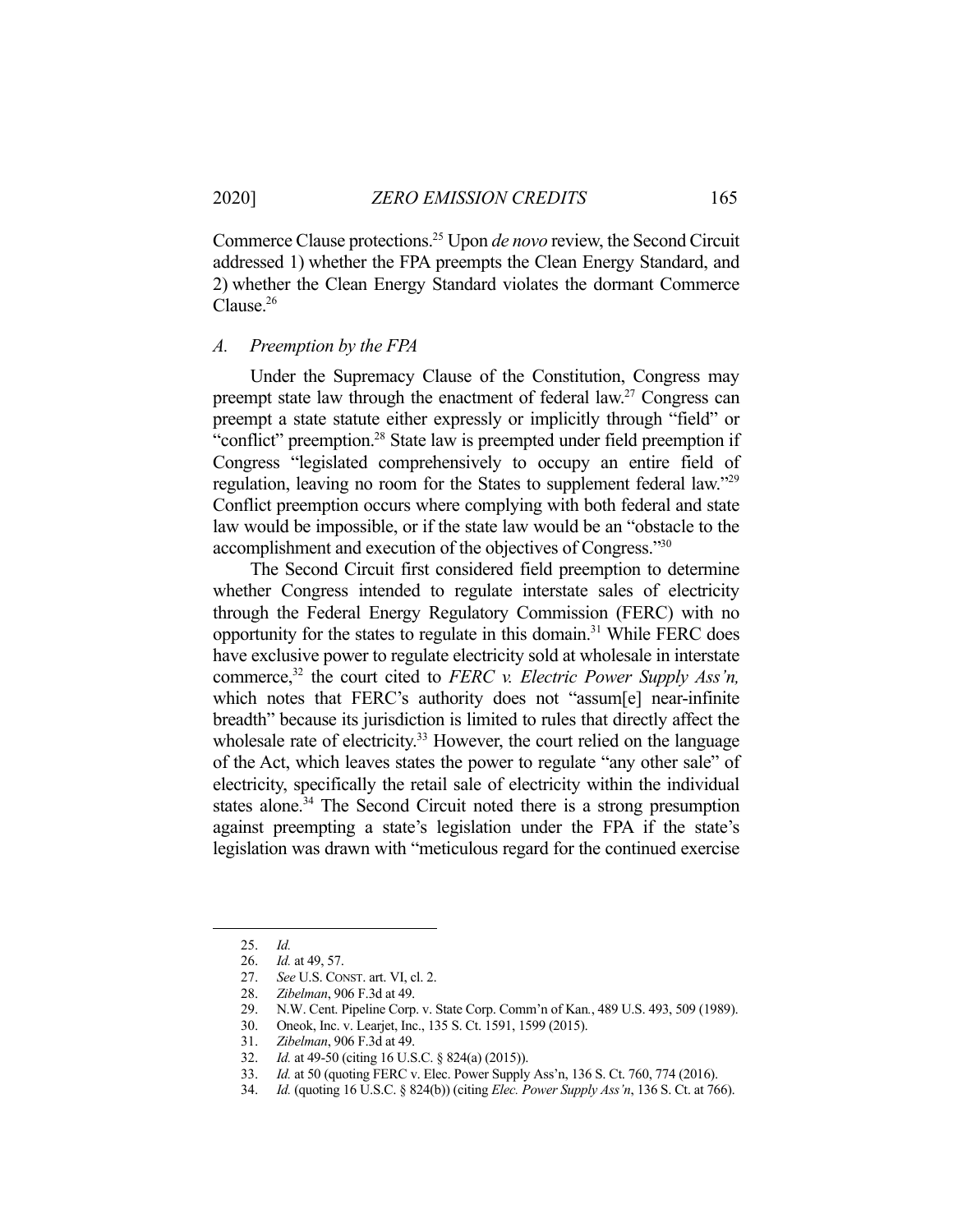of state power."35 This presumption can only be defeated if Congress had a "clear and manifest purpose" to prevent the states from regulating.<sup>36</sup>

#### *B. Hughes Decision*

 The plaintiffs relied largely on the Supreme Court case, *Hughes v. Talen Energy Marketing, LLC*, where a Maryland program required utilities to enter into "contracts for differences" with power from a statefavored power plant. $37$  This regulatory scheme was intended to aid the development of new in-state generation for Maryland.<sup>38</sup> The capacity auction, run by PJM Interconnection (PJM), a Regional Transmission Organization, was subject to regulation by FERC.<sup>39</sup> Here, the owners of the system's capacity bid to sell off their capacity, and the regional operator of the electricity accepts bids, beginning with the lowest bidder until it has purchased enough capacity to satisfy the projected electricity demand.<sup>40</sup> Regardless of what the sellers listed in their original bids, they would receive the highest accepted rate, which is the "clearing price."41 The loadserving entities (LSEs), which are utilities that provide electricity to customers, would then be required to purchase the electricity from the auction operator at the clearing price and at a quantity enough to satisfy its share of electricity demand to sell to retail customers.<sup>42</sup> If the auction had a high clearing price, it would encourage new generators to enter the market, which would increase supply and lower the auction clearing prices for the shorter-term auctions.<sup>43</sup> However, a low clearing price would discourage new entry and encourage the retirement of the higher-cost generators.44 Maryland electricity regulators became concerned in 2009 that the PJM capacity auction was failing to encourage the development of new in-state generation of electricity; since Maryland sits in a congested part of the PJM electricity grid, importing electricity from outside the state was difficult.<sup>45</sup>

 <sup>35.</sup> *Id.* (first quoting Rochester Gas & Elec. Corp. v. PSC of N.Y., 754 F.2d 99, 104 (2d Cir. 1985); and then quoting Wyeth v. Levine, 555 U.S. 555, 565 (2009)).

 <sup>36.</sup> *Id.* (quoting *Rochester Gas*, 754 F.2d 99, 104 (2d Cir. 1985); and then quoting *Wyeth*, 555 U.S. at 565).

 <sup>37. 136</sup> S. Ct. 1288, 1292 (2016); *Zibelman*, 906 F.3d at 50.

 <sup>38.</sup> *See Hughes*, 136 S. Ct. at 1294.

 <sup>39.</sup> *Id.* at 1292-93.

 <sup>40.</sup> *Id.*

 <sup>41.</sup> *Id.*at 1293.

 <sup>42.</sup> *Id.* 

 <sup>43.</sup> *Id.* 

 <sup>44.</sup> *Id.* 

 <sup>45.</sup> *Id.* at 1294.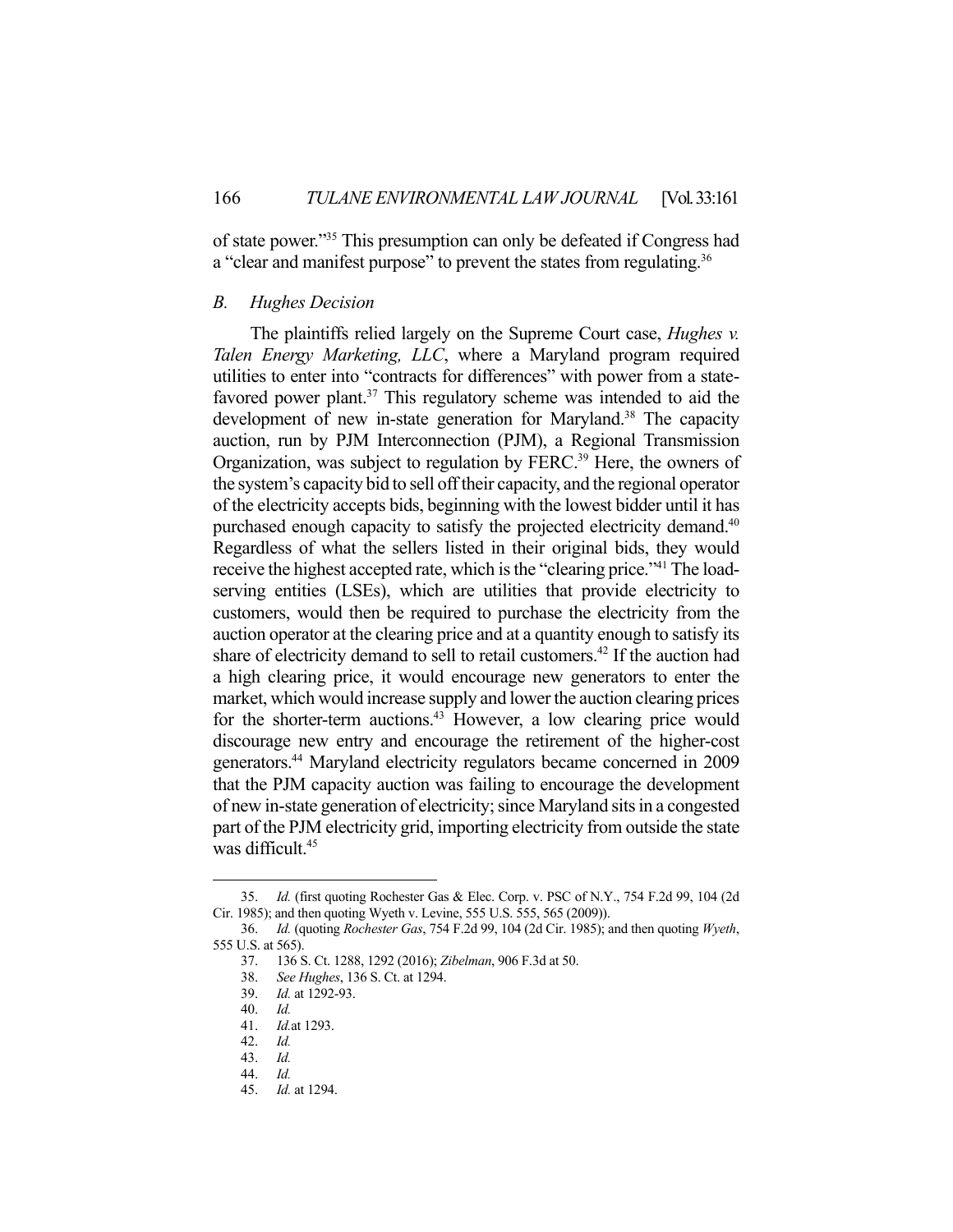Maryland, attempting to address this issue, made a proposal to FERC, requesting the agency to extend the New Entry Price Adjustment (NEPA), which would give new suppliers longer payments and assurances of capacity that are not available to existing suppliers.<sup>46</sup> FERC rejected this proposal on the basis that this extension would improperly favor new generation over existing generation, which would throw the auction's market-based price-setting regime out of balance.<sup>47</sup> Shortly after the rejection, the Maryland Public Service Commission created a Generation Order allowing Maryland to solicit proposals from various companies for construction of a new gas-fired power plant and accepted the proposal from CPV Maryland (CPV), a company based in Maryland that provides renewable energy services.<sup>48</sup> Maryland then required LSEs to enter twenty-year pricing contracts with CPV at a rate it specified in its proposal with the state.<sup>49</sup> CPV would then be able to sell its capacity on the PJM auction, but Maryland's program would guarantee the contract price, rather than the auction clearing price the LSEs would need to pay. Under this system, if CPV's capacity clears the auction and the clearing price falls below the contract price, Maryland's LSEs are required to pay CPV the difference between the contract price and the clearing price, and the costs are passed along to consumers in higher prices.<sup>50</sup> If the clearing price exceeds the guaranteed contract price, CPV pays the LSEs the difference between the contract and clearing price, and the LSEs then pass the savings onto the consumers in the form of lower retail prices. However, if CPV fails to clear the auction, then it receives no payments from LSEs, incentivizing CPV to bid capacity at the lowest possible price because it is guaranteed the contract price when it clears.<sup>51</sup>

 The U.S. Supreme Court held that the federal law preempted Maryland's program because the program disregarded an interstate wholesale rate set by FERC but limited the holding specifically to Maryland's program.<sup>52</sup> In her concurrence, Justice Sotomayor reasoned that Maryland's rule guaranteed a rate different from FERC's "just and reasonable rate" and contravened the goals of the Federal Power Act.<sup>53</sup> The Court urged the opinion should be read to prevent Maryland or other states

 <sup>46.</sup> *Id.* (citing 123 FERC P 61157, 94 (2009)).

 <sup>47.</sup> *Id.* at 1294 (citing 128 FERC P 61157 at 125).

 <sup>48.</sup> *Id.*

 <sup>49.</sup> *Id.* at 1294-95.

 <sup>50.</sup> *Id.* at 1295.

 <sup>51.</sup> *Id.* 

 <sup>52.</sup> *Id.* at 1299.

 <sup>53.</sup> *Id.* at 1300.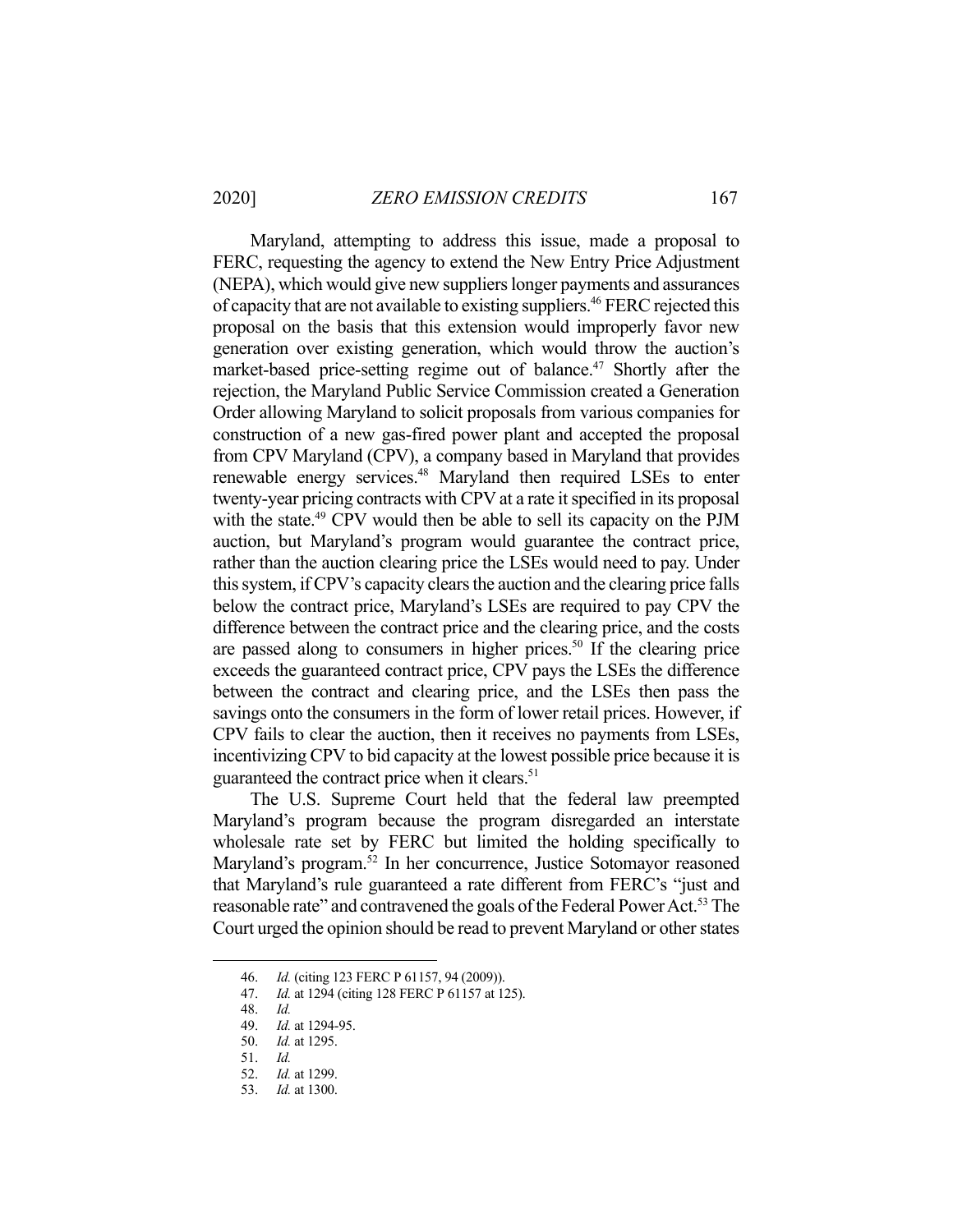from encouraging production of clean or new energy production through measures "untethered to a generator's wholesale market participation."54

 The plaintiffs here, in reliance on *Hughes*, claimed that the ZEC program is "expressly tethered to wholesale prices related to NYISO auctions" because (1) New York requires utilities to pay for the difference between the state's rate and the FERC rate, (2) the subsidy varies largely from the FERC auction rates, and (3) "favored producers" receive a subsidy in connection with the sale of electricity in wholesale markets.<sup>55</sup> The court found that the plaintiffs mischaracterized the court's holding in *Hughes* and the ZEC program because the ZEC price does operate in the same matter as *Hughes* in that the ZEC price is fixed for two years and does not fluctuate during those periods to match the clearing price.<sup>56</sup> Also, the ZEC price is capped by the social cost of carbon, so generators are exposed to market risk in the event energy prices fall, unlike in *Hughes*, where CPV is guaranteed its price if its bid cleared.<sup>57</sup> The price can also be fixed below the social cost of carbon, but only on the basis of forecast wholesale prices, which are based on future prices FERC does not regulate, and the ZEC price can also be adjusted based on the amount of renewable energy generation in New York.<sup>58</sup>

 The court also addressed the plaintiffs' argument that the ZEC program is field preempted because it exerts downward pressure on wholesale electricity rates.<sup>59</sup> The court compared the ZEC program to the REC programs, as they operate in similar ways and REC programs fall within the jurisdiction of the states.<sup>60</sup> The court relied on a FERC order, where FERC asserted jurisdiction over "bundled" REC transactions.<sup>61</sup> Here, a REC sale and wholesale energy sale were part of the same transaction but were not in "unbundled" sales where the REC payments were not made in connection with a wholesale energy sale and therefore would not affect wholesale energy rates. $62$  Similar to RECs, ZECs are separated from the purchase or sale of electricity in wholesale, and the ZEC is separated from the wholesale rate.<sup>63</sup>

 <sup>54.</sup> *Id.* 

 <sup>55.</sup> Coal. for Competitive Elec., Dynergy Inc. v. Zibelman, 906 F.3d 41, 51 (2d Cir. 2018) (quoting 16 U.S.C. § 824d(a), 824d(e) (2015)).

 <sup>56.</sup> *Id.* at 51.

 <sup>57.</sup> *Id.*; *see Hughes*, 136 S. Ct. at 1294-95.

 <sup>58.</sup> *Zibelman*, 906 F.3d at 51.

 <sup>59.</sup> *Id.* at 54.

 <sup>60.</sup> *Id.*

 <sup>61.</sup> *Id.*

 <sup>62.</sup> *Id.* (citing WSPP, Inc., 139 FERC P 61061, 2, 5, 9, 24 (2012)).

 <sup>63.</sup> *Id.*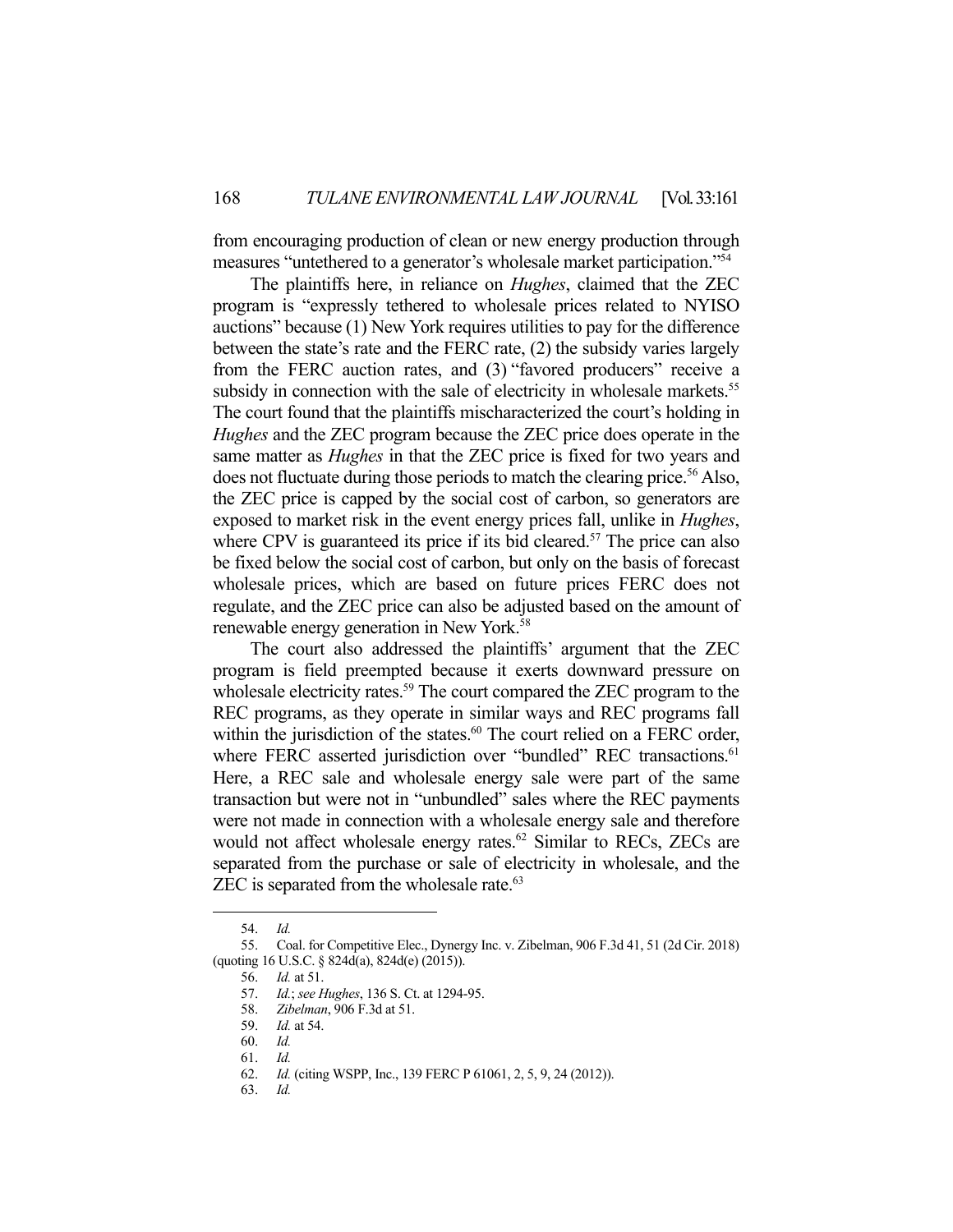The plaintiffs argued that ZECs are distinguishable from RECs under preemption because (1) the ZEC subsidy is tethered to wholesale prices, and (2) ZECs are only available to generators participating in the New York wholesale auction, which ties the sale of ZECs to wholesale transactions of electricity.<sup>64</sup> The court rejected the first argument because ZEC prices are capped by the social cost of carbon and can adjust in future years based on forecast wholesale energy prices.<sup>65</sup> The court rejected the second argument that ZECs are tied into the wholesale sale of electricity because no language in the CES order required ZEC plants to sell into the wholesale market, as these plants can choose whether to sell at wholesale and therefore does not raise preemption issues.<sup>66</sup> The court, therefore, held that the plaintiffs failed to raise a plausible field preemption claim.<sup>67</sup>

#### *C. Conflict Preemption*

 For the ZEC program to be conflict-preempted, the plaintiffs would need to show it would cause "clear damage" to efforts to attain federal goals.68 When state law impacts matters within FERC's control, the state must have the purpose to regulate production or other areas of state jurisdiction, and the state must use means that are at least plausibly related to matters of legitimate state concern.<sup>69</sup> The Second Circuit incorporated this reasoning and looked to whether the plaintiffs could show the ZEC program causes clear damage to the achievement of federal goals.<sup>70</sup>

 The plaintiffs claimed the goal of FERC's wholesale market design is to encourage competition from more efficient generators, but the ZEC program artificially depresses market prices because it encourages the ZEC beneficiaries to bid lower than they would without the program.<sup>71</sup> They claimed, the ZEC program "enable[s] the unprofitable plants to keep dumping substantial amounts of electricity in the FERC markets for over a decade, even though the FERC-approved price signals should have caused the plants to retire."<sup>72</sup>

 <sup>64.</sup> *Id.*

 <sup>65.</sup> *Id.* 

 <sup>66.</sup> *Id.* at 54-55.

 <sup>67.</sup> *Id.* at 55.

 <sup>68.</sup> *Id.* at 56 (citing Nw. Cent. Pipeline Corp. v. State Corp. Comm'n of Kan., 489 U.S. 493, 522 (1989)).

 <sup>69.</sup> *Nw. Cent. Pipeline Corp.*, 489 U.S. at 518.

 <sup>70.</sup> *Zibelman*, 906 F.3d at 56.

 <sup>71.</sup> *Id.* 

 <sup>72.</sup> *Id.*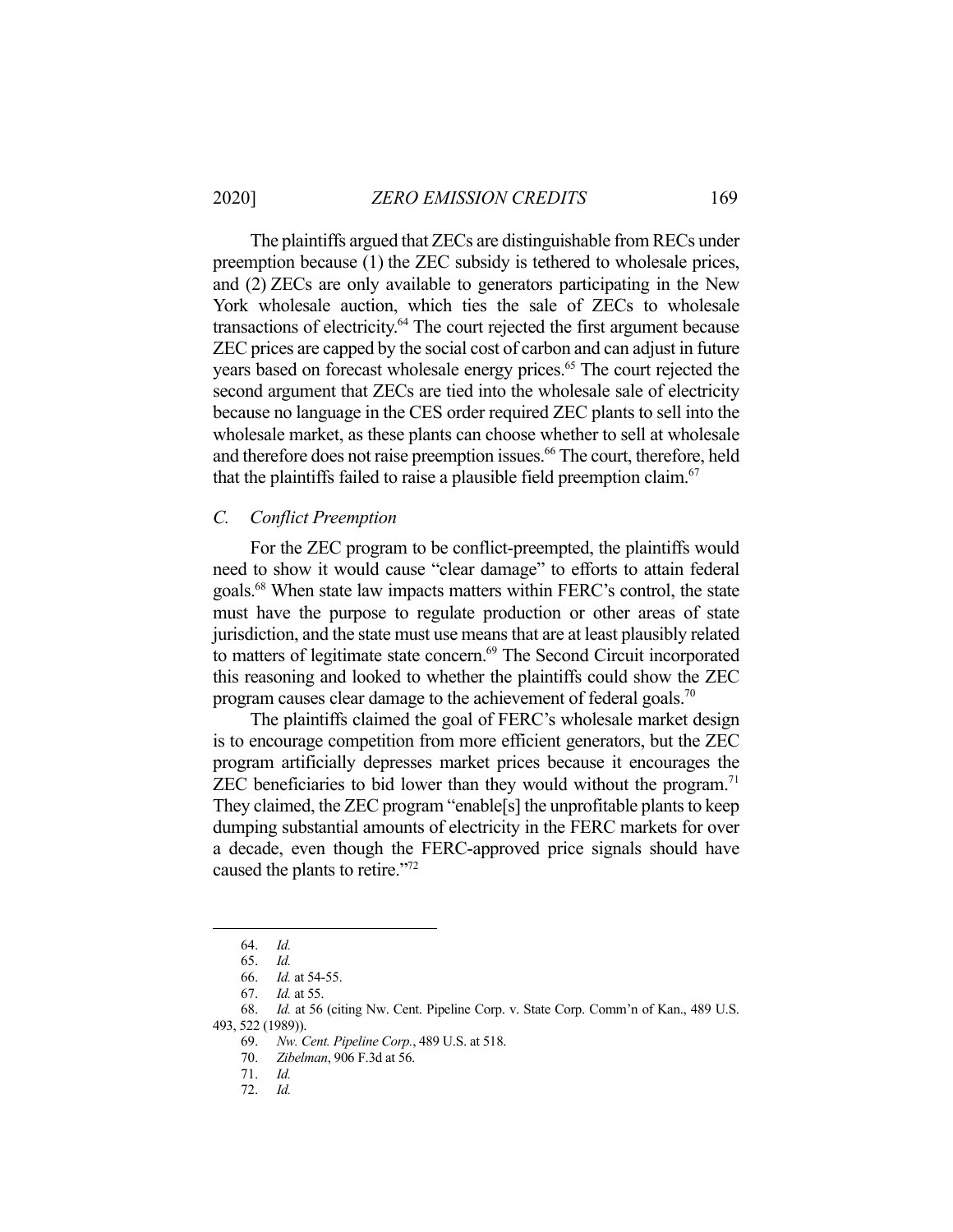The Second Circuit relied on FERC administrative orders, which stated that a state may make policies to subsidize, loan, or give tax credits to facilities on environmental or policy grounds, including efforts to make clean generation more competitive than fossil-fueled generation, as long as the states regulate on issues in their jurisdiction.<sup>73</sup> The court also reasoned that states can require the shutdown of existing generators or the construction of more environmentally friendly generators, as well as any other action in regulating generation, even though it may affect the clearing price.74

 As the court noted, the ZEC program does not directly affect price signals, as it does not guarantee a certain wholesale price that would alter the auction price.75 However, it increases revenues for qualifying nuclear plants, increasing the electricity supply, which then lowers auction clearing prices, making at most an incidental effect on wholesale clearing prices.<sup>76</sup> As FERC uses auctions to set prices, the "FPA establishes a dual regulatory system between the states and the federal government and that the states engage in public policies that affect wholesale markets."77 The court, therefore, held the ZEC program does not cause clear damage to federal goals and the plaintiffs failed to make a plausible claim for the ZEC program to be conflict-preempted.78

#### *D. Dormant Commerce Clause*

 A state law violates the Dormant Commerce Clause only if it "(1) clearly discriminates against interstate commerce in favor of intrastate commerce, (2) imposes a burden on interstate commerce incommensurate with the local benefits secured, or (3) has the practical effect of extraterritorial control of commerce occurring entirely outside the boundaries of the state in question."79 The plaintiffs argued the ZEC program violated the Dormant Commerce Clause because (1) the program discriminates against interstate commerce by intentionally propping up instate plants through a "distortion" of the interstate energy market and

 <sup>73.</sup> *Id.* (citing Cal. PUC, 133 FERC P 61059, 31 n.62; S. Cal. Edison Co., 71 FERC P 61269, 62080 (1995)).

 <sup>74.</sup> *Id.* (quoting Conn. Dep't of Pub. Util. Control v. FERC, 569 F.3d 477, 481 (D.C. Cir. 2009)).

 <sup>75.</sup> *Id*. at 57.

 <sup>76.</sup> *Id.*

 <sup>77.</sup> *Id.* 

 <sup>78.</sup> *Id*.

 <sup>79.</sup> Selevan v. N.Y. Thruway Auth., 584 F.3d 82, 90 (2d Cir. 2009) (quoting Freedom Holdings Inc. v. Spitzer, 357 F.3d 205, 216 (2d Cir. 2004)).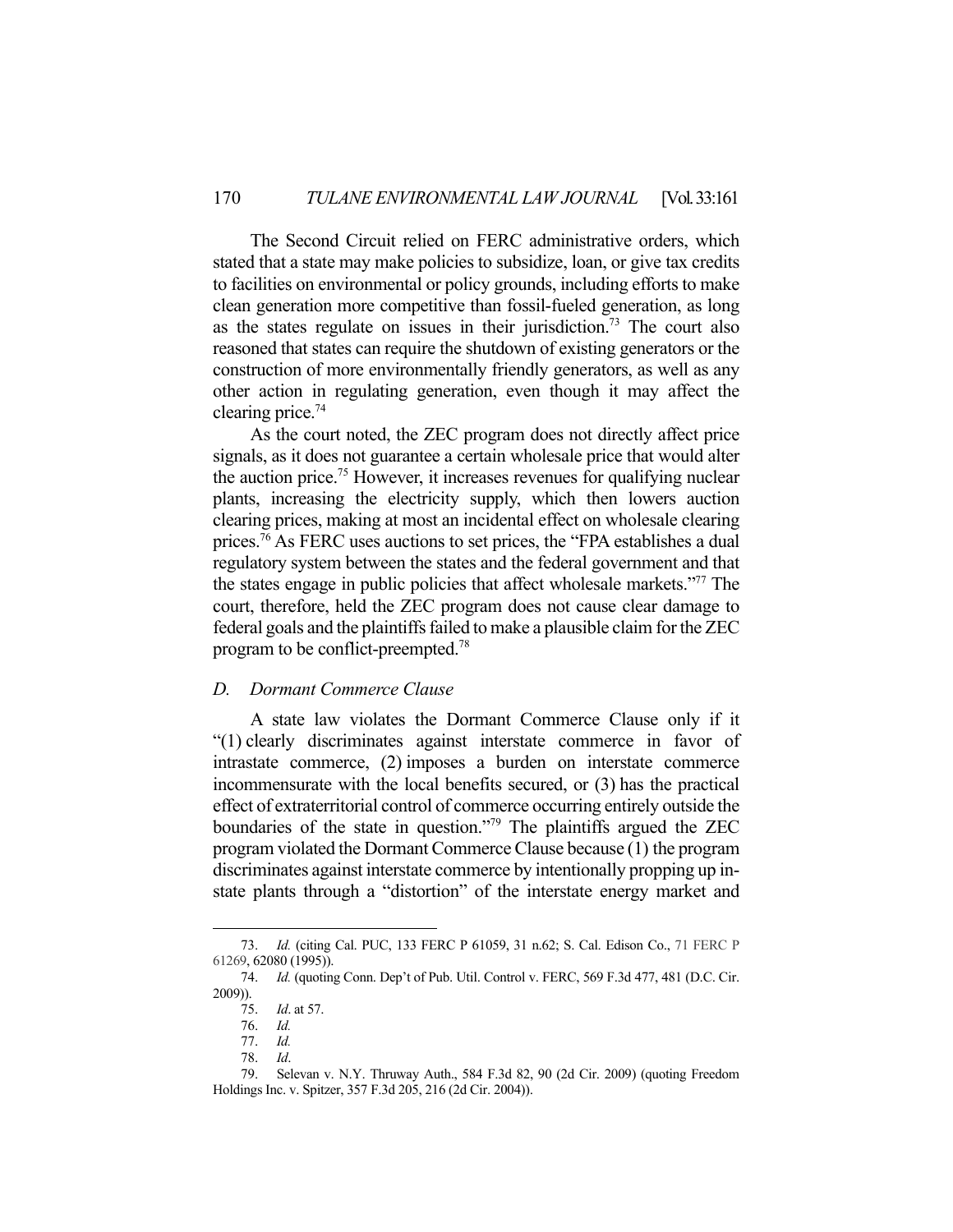(2) places an undue burden on interstate commerce that outweighs any local interests by "impos[ing] market-distorting burdens that will drive out, and deter entry of, more cost-efficient, environmentally friendly outof-state generators."80 The court found it unnecessary to address these issues because it held the plaintiffs lacked standing to sue.<sup>81</sup> The court relied on *Summers v. Earth Island Institute*, which held that for a plaintiff to have standing under Article III of the Constitution, the plaintiff must allege he has a personal stake in the outcome of the controversy.<sup>82</sup> This requires the plaintiff to allege (1) that he suffered an "injury in fact" that is (2) "fairly traceable" to the defendant's conduct and is "likely to be redressed by a favorable decision."83

 The plaintiffs alleged that they were injured because the ZEC program favored power plants in New York to prevail in interstate markets against plaintiffs because the credits would allow the plaintiffs to be underbid.84 The plaintiffs claimed that even if the Public Service Commission awarded ZECs in a nondiscriminatory matter to out-of-state nuclear plants, there would be no lessening of the plaintiff's injuries.<sup>85</sup> The court noted that the plaintiffs have not alleged ownership of any nuclear power plants in New York, or even outside of the state, and held that the plaintiffs' alleged injuries are not traceable to the alleged discrimination the ZEC program caused; therefore the plaintiffs lack standing to challenge the program.<sup>86</sup>

#### V. LEGAL CHALLENGE TO ILLINOIS' ZEC PROGRAM

 The Court of Appeals for the Seventh Circuit upheld a similar ZEC program in Illinois in *Electric Power Supply Ass'n v. Star*. 87 The plaintiffs, an association representing electricity producers and several municipalities, alleged the price-adjustment system in the ZEC program (1) is preempted by the FPA and infringes on FERC's regulatory authority and (2) violates the Dormant Commerce Clause of the Constitution.<sup>88</sup> Under the Illinois law, coal and gas power generators are required to

 <sup>80.</sup> *Zibelman*, 906 F.3d at 57.

 <sup>81.</sup> *Id. Id.* at 58 (citing Summers v. Earth Island Inst., 555 U.S. 488, 493 (2009)).

<sup>83.</sup> Spokeo, Inc. v. Robins, 136 S. Ct. 1540, 1547 (2016).<br>84. Zibelman, 906 F.3d at 58.

 <sup>84.</sup> *Zibelman*, 906 F.3d at 58.

 <sup>85.</sup> *Id.* 

 <sup>86.</sup> *Id.* 

 <sup>87.</sup> Electric Power Supply Ass'n v. Star*,* 904 F.3d 518, 525 (7th Cir. 2018), *reh'g denied* (Oct. 9, 2018).

 <sup>88.</sup> *Id.* at 522, 524.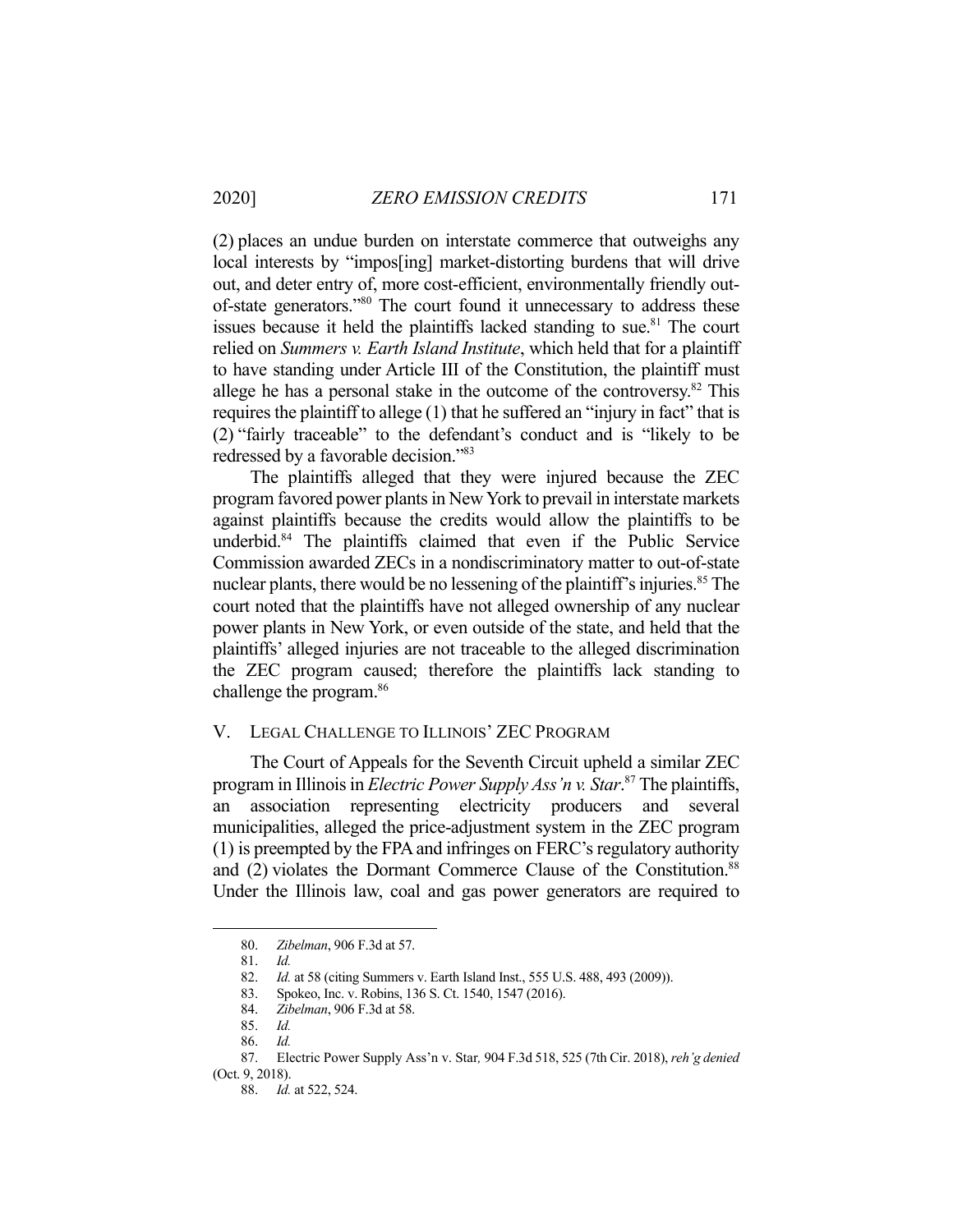purchase these credits from the recipients (nuclear power generators) at a price set by Illinois of \$16.50 per megawatt-hour, which was determined by the calculation of the social cost of carbon emissions.<sup>89</sup> In the case of surges in electricity prices of above \$31.40 per megawatt-hour, the price per credit would decrease in an effort to ensure the price of electricity remains affordable to retail consumers.<sup>90</sup>

#### *A. Preemption by the FPA*

 The court held that the ZEC program is not preempted by the FPA and does not infringe on FERC's regulatory authority because the ZEC program only affects the price of electricity by increasing the quantity of energy for sale.<sup>91</sup> The court noted that FERC regulates the wholesale sale of electricity in interstate commerce, while states regulate local distribution and the facilities used to generate power.<sup>92</sup> This allocation of power led to legal issues because states affect interstate sales through exercise of their own power, while FERC encroaches on state authority and affects the economic feasibility of plants the states have authority over.93 Similar to *Zibelman*, the court relies on *Hughes*, which held Maryland's price protection policy requiring older utilities to enter contracts for differences and established a price floor to benefit new entrants.94 The court notes that the Supreme Court in *Hughes* stressed that the decision will only apply to state rules that depend on interstate auction participation, while states can regulate within their authority, even if their laws incidentally affect FERC's authority.<sup>95</sup> The court also relies on the *Hughes* argument that "[n]othing in this opinion should be read to foreclose [states] from encouraging production of new or clean generation through measures 'untethered to a generator's wholesale market participation."<sup>96</sup>

 The plaintiffs argued that the ZEC program should be preempted because PJM asked FERC to approve changes to its auction design to improve price-discovery and output-allocation effects following the enactment of new state laws, including the ZEC program, which FERC

 <sup>89.</sup> *Id.* at 521-22.

 <sup>90.</sup> *Id.* (citing 20 ILL.COMP. STAT. 3855/1-75(d-5)(1)(B) (2018)).

 <sup>91.</sup> *Id.* at 524.

<sup>92.</sup> *Id.* at 522-23 (citing 16 U.S.C. § 824(b)(1) (2015)).

 <sup>93.</sup> *Id.* at 523.

 <sup>94.</sup> *Id.*; *see* Hughes v. Talen Energy Mktg., LLC, 136 S. Ct. 1288, 1293 (2016).

 <sup>95.</sup> Electric Power Supply Ass'n v. Star*,* 904 F.3d 518, 523 (7th Cir. 2018) (citing *Hughes*, 136 S. Ct. at 1298).

 <sup>96.</sup> *Id.* (quoting *Hughes*, 136 S. Ct. at 1299).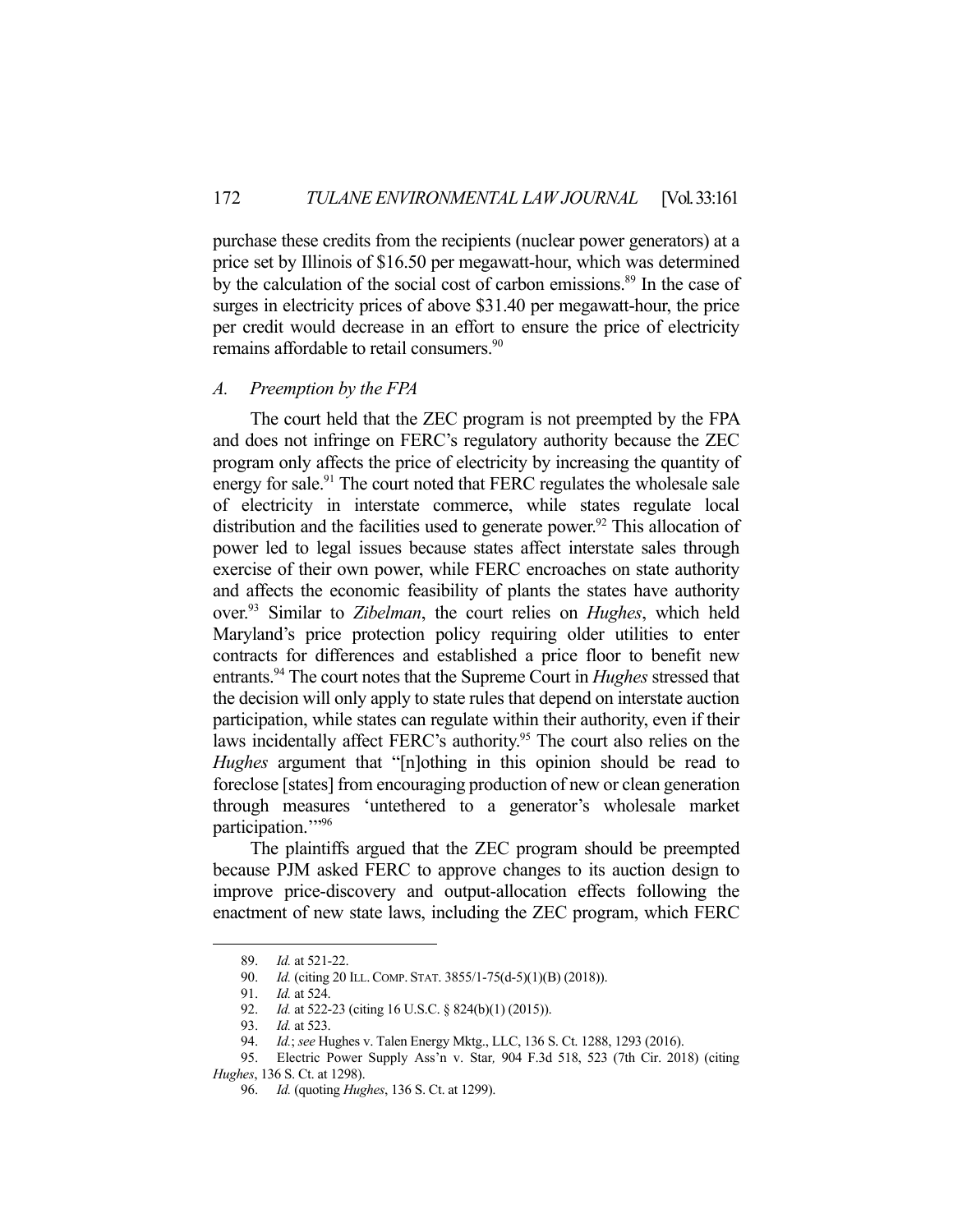later denied.<sup>97</sup> However, FERC did not deem Illinois' ZEC system as forbidden, and the "[s]tates may continue to support their preferred types of resources in pursuit of state policy goals."98 The court held that the market effects by the ZEC program are not preempted by the FPA, and they are merely a consequence of a system in which power is shared by the state and federal government.<sup>99</sup>

#### *B. Dormant Commerce Clause*

 The court then briefly addressed whether the ZEC program violates the Dormant Commerce Clause of the Constitution, as the plaintiffs argued that the programs will help some Illinois companies, while condemning interstate competition.<sup>100</sup> The court saw the argument as claiming the powers reserved to the states by the FPA are denied by the Constitution, as state authority is limited to its own territory.<sup>101</sup> The court disregarded this view because "whenever Illinois, or any other state, takes some step that will increase or reduce the state's aggregate generation capacity, or affect the price of energy, then the state policy is invalid. That can't be right; it would be the end of federalism."<sup>102</sup> The court furthered this position by quoting *General Motors Corp. v. Tracy*, which stated the Commerce Clause does not "cut the States off from legislating on all subjects relating to the health, life, and safety of their citizens, [just because] the legislation might indirectly affect the commerce of the country."<sup>103</sup>

 The court noted the commerce power belongs to Congress and the Supreme Court has interpreted congressional silence as preventing discriminatory state legislation; however, the FPA explicitly gave states the authority to regulate local generation of electricity.<sup>104</sup> The court cited to *Prudential Insurance Co. v. Benjamin*, where the Supreme Court did not find a Dormant Commerce clause issue. South Carolina implemented a tax on out-of-state insurance companies that do business in the state, while in-state companies did not because Congress consented in a statute.<sup>105</sup> The court emphasized that the FPA, unlike the statute in

 <sup>97.</sup> *Id.* at 524 (citing Calpine Corp. v. PJM Interconnection, L.L.C., 163 FERC P 61236, 173 (June 29, 2018)).

 <sup>98.</sup> *Id.* (citing *Calpine Corp.*, 163 FERC ¶ 61236, at 158).

 <sup>99.</sup> *Id.*

 <sup>100.</sup> *Id.* 

 <sup>101.</sup> *Id.* (citing 16 U.S.C. § 824(b)(1) (2015)).

 <sup>102.</sup> *Id.* 

 <sup>103.</sup> *Id.* at 524-25 (quoting Gen. Motors Corp. v. Tracy, 519 U.S. 278, 306 (1997)).

 <sup>104.</sup> *Id.* at 525 (citing 16 U.S.C. § 824(b)(1)).

 <sup>105.</sup> *Id.* (citing Prudential Ins. Co. v. Benjamin, 328 U.S. 408, 414 (1946)).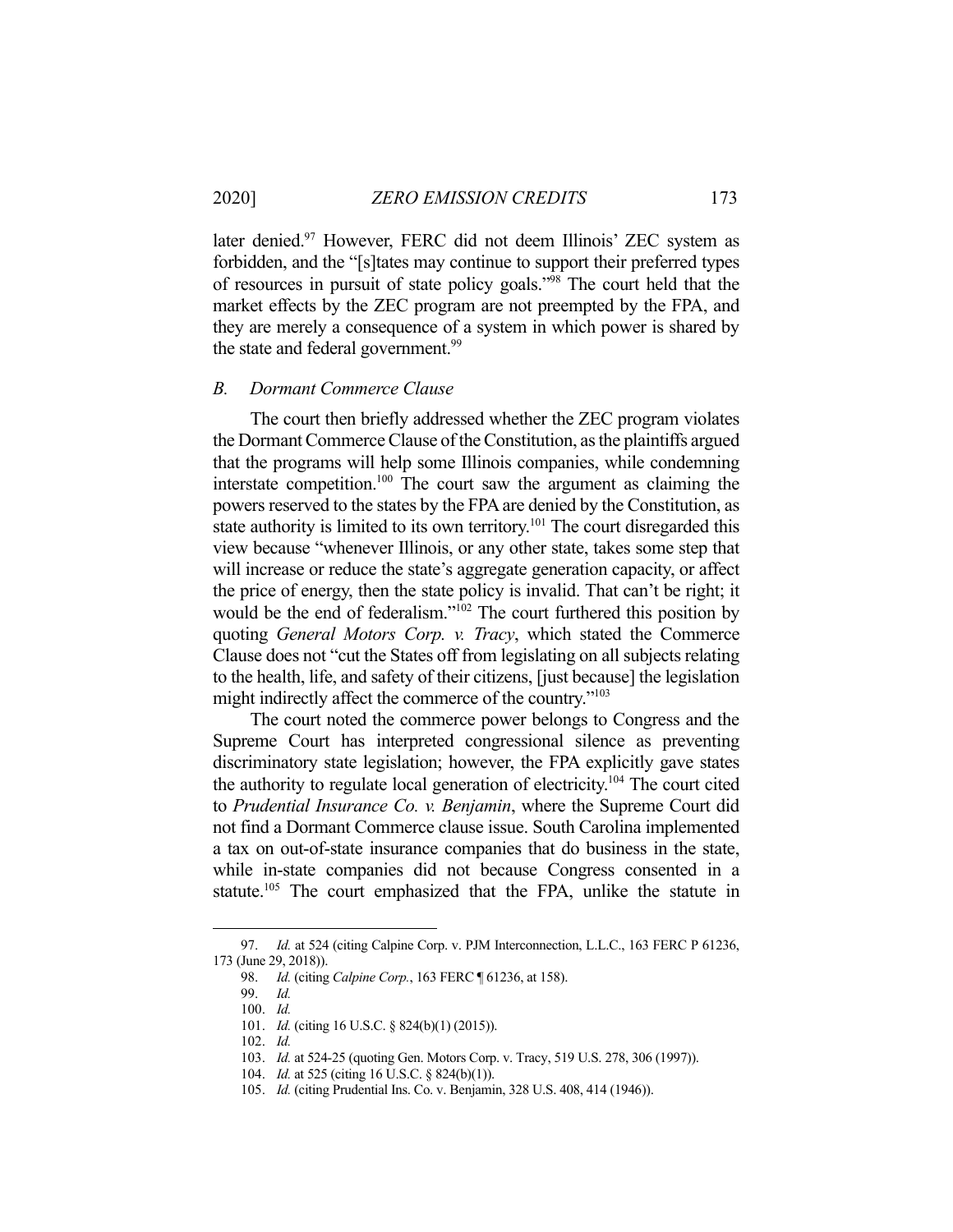*Benjamin*, does not authorize express discrimination, so it would not require the balancing test from *Pike v. Bruce Church, Inc.*, which balances the strength of the state's interest to justify an effect on interstate commerce.106 The court reasoned that the Illinois statute has no discriminating effect because all carbon-emitting plants in Illinois would need to buy credits (whether owned by an in-state company or not) and the recipients of the credits are in-state, as well as the payers.<sup>107</sup> The prices of wholesale power remain the same in the interstate auction.108 Since the FPA gives states power to regulate energy production and the court can find no overt discrimination, the Seventh Circuit held that the ZEC program does not violate the Dormant Commerce Clause.<sup>109</sup>

# VI. ANALYSIS OF NEW YORK AND ILLINOIS DECISIONS

 The holdings of *Zibelman* and *Star* upheld the ZEC programs in Illinois and New York. In both of these cases, plaintiffs sought to defeat the programs through the Supremacy Clause and the Dormant Commerce Clause of the Constitution; however, the programs survived the challenges.110 As observed above, the Second Circuit in *Zibelman* greater scrutinized the plaintiff's claim that the ZEC program was preempted by the FPA and violated the Dormant Commerce Clause but noted its agreement with the Seventh Circuit's decision in *Star*. 111

 One issue the Seventh Circuit noted in *Star*, but not in *Zibelman*, was whether the statute was expressly discriminatory.<sup>112</sup> However, the Seventh Circuit did not find any discrimination, so it found no need to apply the *Pike* balancing test, where the court would balance whether or not the state's interest is strong enough to justify its effect on interstate commerce.113 Here, the state's interest would be to protect an industry that provides zero-emission energy production, which benefits the environment and the health of its citizens. The effects on interstate commerce would be the costs of nuclear facilities. To preserve Illinois' and

 <sup>106.</sup> Pike v. Bruce Church, 397 U.S. 137 (1970); Electric Power Supply Ass'n v. Star*,* 904 F.3d 518, 525 (7th Cir. 2018).

 <sup>107.</sup> *Star*, 904 F.3d at 525.

 <sup>108.</sup> *Id.* 

 <sup>109.</sup> *Id.* 

 <sup>110.</sup> *Id.* at 522, 525; Coal. for Competitive Elec., Dynergy Inc. v. Zibelman, 906 F.3d 41, 46 (2d Cir. 2018).

 <sup>111.</sup> *Zibelman*, 906 F.3d at 46.

 <sup>112.</sup> *See Star*, 904 F.3d at 525.

 <sup>113.</sup> *Id.* The *Pike* Balancing test asks whether a state's interest is strong enough to justify an interstate effect. As the court mentions, the test would not apply to regulation of electric capacity or a subsidy to promote carbon free or carbon neutral power generation. *See id.*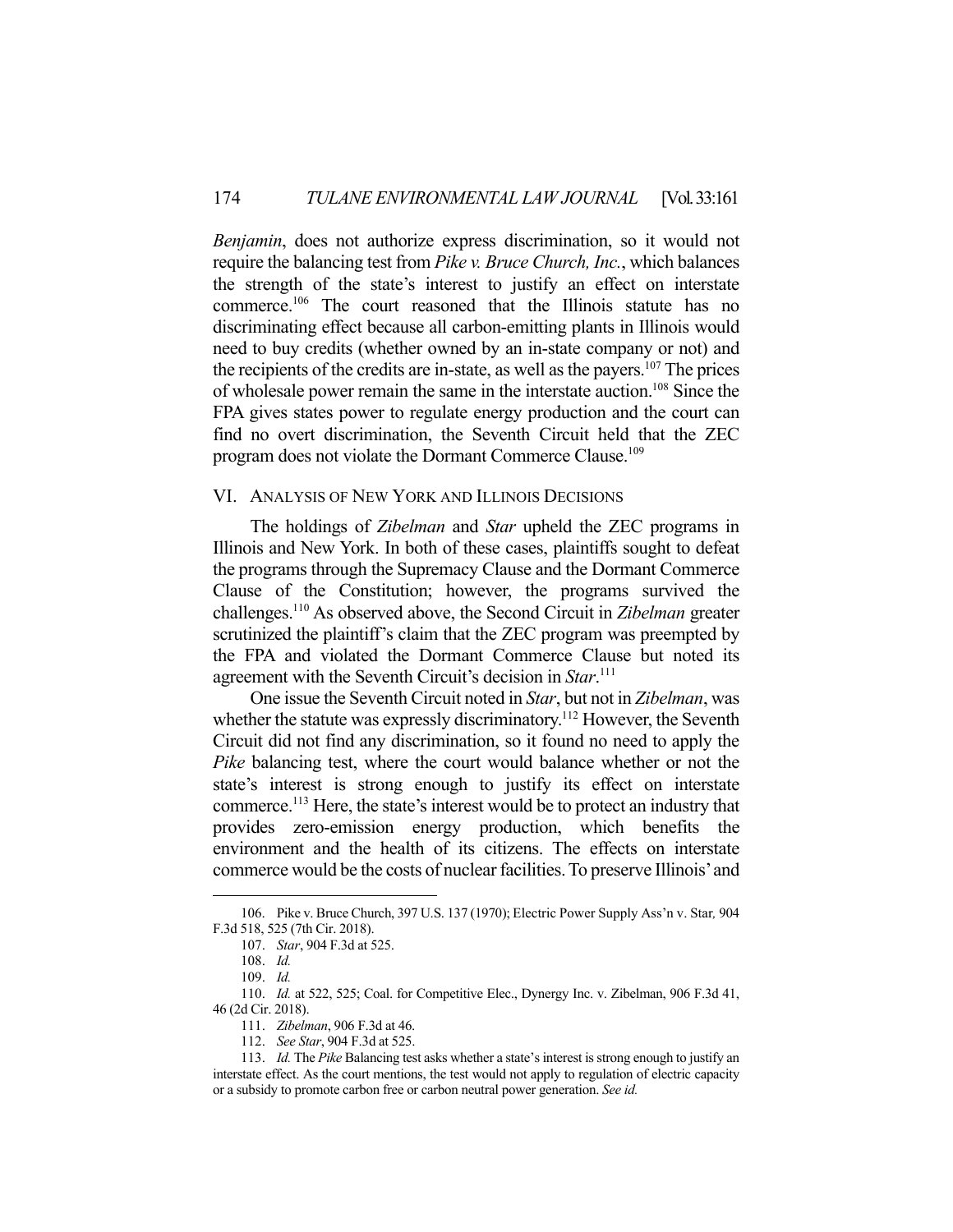New York's nuclear industry, these programs likely would pass judicial review even if the law was discriminatory because of the importance and economic impact of having reliable power generation.

 However, the plaintiffs in both cases petitioned the United States Supreme Court to address whether the ZEC programs in New York and Illinois were preempted by federal law and claimed the Second and Seventh Circuits misinterpreted *Hughes* in deciding these cases.<sup>114</sup> As both cases shared similarities in their opinions, there is no circuit split on the issues. Also, considering the recent Supreme Court decision in *Hughes*, the Court may decline to take a case on state law preemption by the FPA. Although many power generators strongly oppose ZEC programs and the programs themselves raise questions of whether subsidizing nuclear producers contravene the American ideals of a free-market, or whether states should have greater power in regulating their energy producers than FERC, the Supreme Court denied writs.<sup>115</sup>

# VII. NEW JERSEY'S PROPOSED ZEC PROGRAM

In an effort to save its nuclear plants, New Jersey is moving forward in several attempts to create a ZEC program.<sup>116</sup> Nuclear energy was the dominant source of electricity in New Jersey until natural gas recently surpassed it.<sup>117</sup> Currently, nuclear plants produce  $44\%$  of the state's electricity, down from 51% in 2001.<sup>118</sup> In 2018, the state increased its renewable energy standard, requiring 21% of electricity to come from renewable sources by 2021, and by 2025 and 2030, 35% and 50%, respectively.119 The implementation of a ZEC system also serves to ensure more zero-emissions electricity, since renewables only make up roughly 5% of New Jersey's energy mix.<sup>120</sup> New Jersey currently has four nuclear

 <sup>114.</sup> *See* Petition for Writ of Certiorari at 15-16, *Zibelman*, 906 F.3d 41, *cert denied*, *rev'd sub nom*. Elec. Power Supply Ass'n v. Rhodes, 139 S. Ct. 1547 (2019) (No. 18-879); Petition for Writ of Certiorari at 13, *Star*, 904 F.3d 518 (No. 18-868).

 <sup>115.</sup> *Star*, 904 F.3d 518, *cert. denied*, 139 S. Ct. 1547 (2019); *Zibelman*, 906 F.3d at 46, *cert. denied*, *Rhodes*, 139 S. Ct. 1547.

 <sup>116.</sup> Robert Walton, *New Jersey Moves Ahead on Nuke Subsidies, Approving ZEC Application Process*, UTIL. DIVE (Nov. 21, 2018), https://www.utilitydive.com/news/new-jerseymoves-ahead-on-nuke-subsidies-approving-zec-application-process/542730/.

 <sup>117.</sup> Nadja Popovich, *How Does Your State Make Electricity?*, N.Y.TIMES (Dec. 24, 2018), https://www.nytimes.com/interactive/2018/12/24/climate/how-electricity-generation-changed-inyour-state.html?mtrref=www.google.com.

 <sup>118.</sup> *Id.* 

 <sup>119.</sup> *Id.* 

 <sup>120.</sup> *New Jersey: State Profile and Energy Estimates*, U.S. ENERGY INFO. ADMIN. (July 19, 2018), https://www.eia.gov/state/analysis.php?sid=NJ.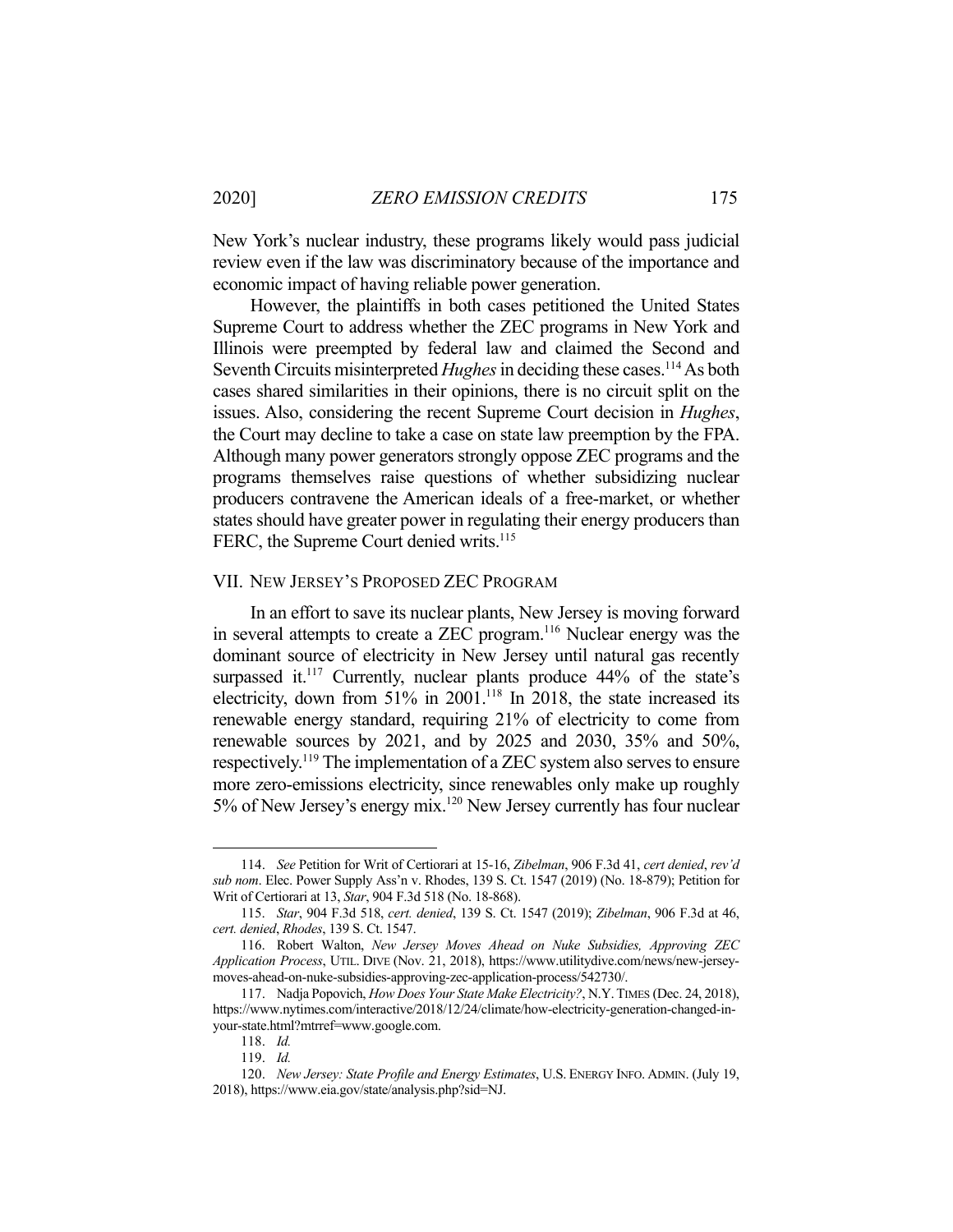power reactors that produce 97% of the state's emission-free electricity and employs more than 2700 workers.<sup>121</sup>

 The New Jersey ZEC plan will require plants to present financial information required by the New Jersey Board of Public Utilities, including cost projections for three years, operation expenses, overhead costs, and other information demonstrating the power plant's likelihood of operating losses that could lead to closure.122 With New Jersey's new program in place, more states that rely largely on nuclear power will likely launch their own subsidy programs in hopes of decreasing emissions.

# VIII. ENVIRONMENTAL CONCERNS OF NUCLEAR ENERGY

The support of states like New York and Illinois in creating ZEC programs aims to use nuclear energy as a bridge to one day switching over largely to renewable energy. However, many opponents of nuclear energy, including Green Peace, claim that nuclear energy is counterintuitive in this respect.<sup>123</sup> Green Peace argues that nuclear energy is costly, dangerous, expensive, and not worth the risks of using.124 The organization cites to the high-profile disasters, such as Chernobyl and Fukushima, in stating that a major meltdown can be expected about once per decade.125 Chernobyl and Fukushima have shown that a nuclear disaster can have disastrous effects, not only where the plant is located, but around the world as well. However, the United States and the international community have striven to improve their nuclear power plants through safety measures in both preventing and limiting the extent of a meltdown, as well as creating evacuation and post incident plans in case of a meltdown. Compared to Chernobyl, the United States has better fortified structures to keep radioactive materials intact, better emergency shutoff systems, as well as a superior plant design in general.126 Following Chernobyl and Fukushima, the United States worked to reevaluate plant design and ensure better safeguards were in place to prevent an incident from happening here.<sup>127</sup> Although fears of

 <sup>121.</sup> NUCLEAR ENERGY INST., FACT SHEET: NEW JERSEY AND NUCLEAR ENERGY (July 24, 2018), https://www.nei.org/CorporateSite/media/filefolder/resources/fact-sheets/state-fact-sheets/ New-Jersey-State-Fact-Sheet.pdf.

 <sup>122.</sup> N.J. STAT. ANN. § 48:3-87.5(a) (2018).

 <sup>123.</sup> *Nuclear Energy*, GREEN PEACE, https://www.greenpeace.org/usa/global-warming/ issues/nuclear/ (last visited Feb. 17, 2020).

 <sup>124.</sup> *Id.* 

 <sup>125.</sup> *Id.* 

 <sup>126.</sup> U.S. NUCLEAR REGULATORY COMM'N, BACKGROUNDER: CHERNOBYL NUCLEAR POWER PLANT INCIDENT (Aug. 2018), https://www.nrc.gov/docs/ML0511/ML051160016.pdf.

 <sup>127.</sup> *See id.*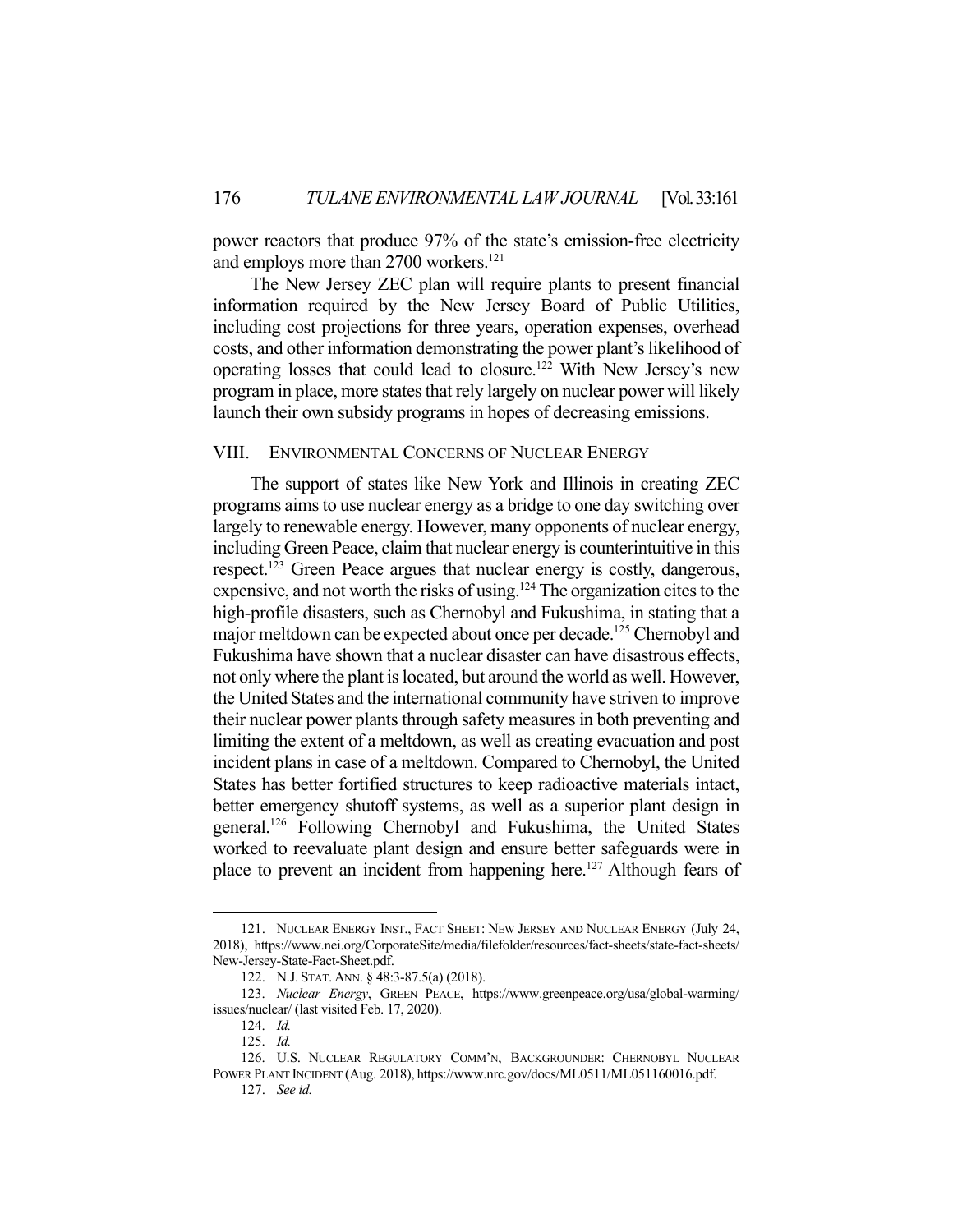another meltdown are justified, the likelihood of another is likely decreasing over time because of post-Chernobyl adjustments and the strict regulatory landscape for nuclear power producers around the world. However, one incident itself can be disastrous, and without proper maintenance and safeguards from internal and external agents, the risk of meltdowns or major incidents remains.

 Another major concern of nuclear energy is the radioactive waste that is a byproduct of production, as the waste can remain active and dangerous to human health for thousands of years.<sup>128</sup> Currently, all nuclear power plants produce roughly 2000 metric tons of radioactive waste per year, with the majority of waste stored on-site at the plants in dry casks.<sup>129</sup> As available space decreases, proposed plans suggest burying the nuclear waste in casks in the Yucca Mountains in Nevada. However, the United States is still years away from approving and completing the project, leaving the future storage of nuclear waste uncertain.<sup>130</sup>

 The Nuclear Energy Institute (NEI), a trade organization for the nuclear sector, views nuclear generation as a climate change solution rather than a cause.<sup>131</sup> The organization claims that nuclear energy provides greater than 56% of the country's emission-free electricity, and that nuclear should be used to complement the growth of wind, solar, and geothermal power to combat the dangers of climate change.132 The group, citing to a 650,000-metric-ton increase in emissions after two months of the Vermont Yankee power plant closing, also claims the closing of nuclear plants without replacement by other non-emissions sources damages the environment because carbon emissions will increase.<sup>133</sup>

 In determining whether nuclear power is an environmentally focused method to combat carbon emissions, one will need to decide what the priorities are in respect to electricity generation—including the cost, reliability, safety, and environmental concerns not related to climate change. Although the high level of long-term waste management and risks

 <sup>128.</sup> *Nuclear Explained: Nuclear Power and the Environment*, U.S. ENERGY INFO. ADMIN., https://www.eia.gov/energyexplained/nuclear/nuclear-power-and-the-environment.php (last updated Jan. 15, 2020).

 <sup>129.</sup> Kevin Lee, *The Disadvantages of Nuclear Energy*, SCIENCING (Oct. 16, 2018), https://sciencing.com/disadvantages-nuclear-energy-4578885.html.

 <sup>130.</sup> *Id.* 

 <sup>131.</sup> *Climate*, NUCLEAR ENERGY INST., https://www.nei.org/advantages/climate (last visited Feb. 17, 2020).

 <sup>132.</sup> *Id.* 

 <sup>133.</sup> *Id.*